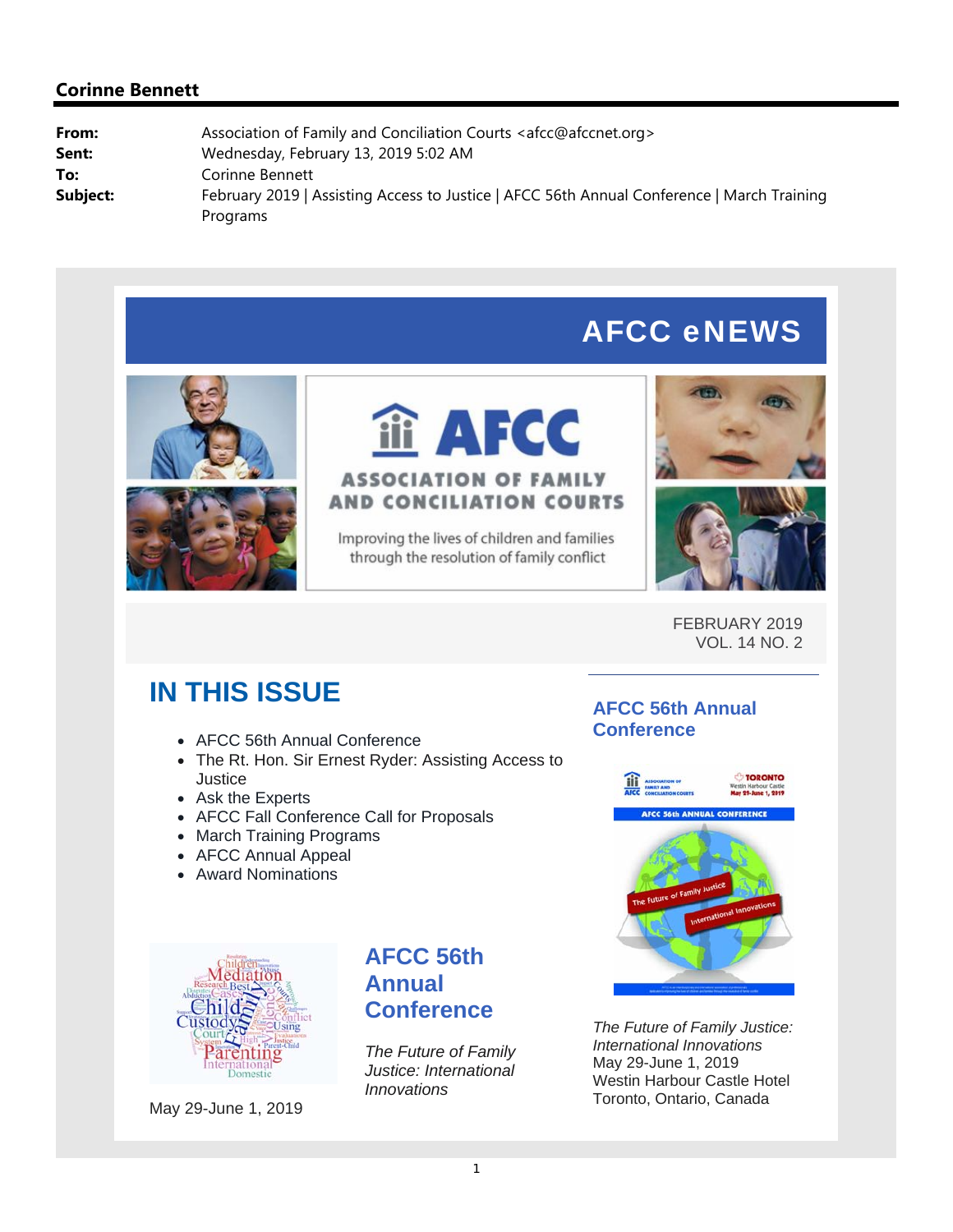### Westin Harbour Castle Hotel

Interested in a quick summary of the program? See the word cloud above! Have you registered for the AFCC 56th Annual Conference? Don't miss out on early bird savings, **register by March 4, 2019**.

#### **Apply for a scholarship**

AFCC is offering 40 full conference scholarships and a limited number of \$500 and \$1,000 travel stipends. The deadline to apply for a scholarship is **March 1, 2019**. Recipients will be notified mid-to-late March. **Apply today**!

#### **Hotel Reservations**

Make your reservations today, as the discounted room block is already half full! The Westin Harbour Castle Hotel is offering a special rate to AFCC attendees of \$239/\$259 CAD single/double (approximately \$179/194 USD). *Rooms frequently sell out before the room block is released, we encourage you to make your reservation early!* **Reserve online**.

**Exhibit and Advertising Opportunities Available** Exhibiting and advertising at the Annual Conference are great ways to share your products and services with an interdisciplinary community of dedicated family law professionals. Only a few exhibit spots remain! For more information, **click here** or contact **Corinne Bennett**.

#### **Donate to the Silent Auction**

The annual AFCC Silent Auction is a longstanding AFCC tradition. All proceeds support AFCC special projects and initiatives. Donate an item and then attend the auction to bid! You do not need to attend the conference to donate. Past auction items include tropical getaways, one-of-akind jewelry, sports memorabilia, the latest gadgets and electronics, books, and more. **Donate an item**.

#### **Continuing Education Credits**

The program is eligible for up to 20.5 hours of continuing education for psychologists. Almost all sessions are eligible. **Click here for the list** of eligible sessions. Continuing education for lawyers, mediators, counselors, custody evaluators, and social workers is also available.

### **The Rt. Hon. Sir Ernest Ryder: Assisting Access to Justice**

AFCC is pleased to welcome The Rt. Hon. Sir Ernest Ryder as a plenary speaker at the AFCC  $56<sup>th</sup>$  Annual

Thank you to our **Diamond and Platinum Sponsors**. To see a complete list of sponsors, **click here**.



HIGH **CONFLICT** instItute the missing peace



### **AFCC Chapter Conferences**

#### California Chapter Annual **Conference** February 22-24, 2019 Westin South Coast Plaza

Costa Mesa, California

#### Alberta Chapter Annual **Conference**

March 14, 2019 Hilton Garden Inn - Calgary Downtown Calgary, Alberta, Canada

Washington Chapter Annual **Conference** 

March 23, 2019 Washington Athletic Club Seattle, Washington

Missouri Chapter Annual **Conference**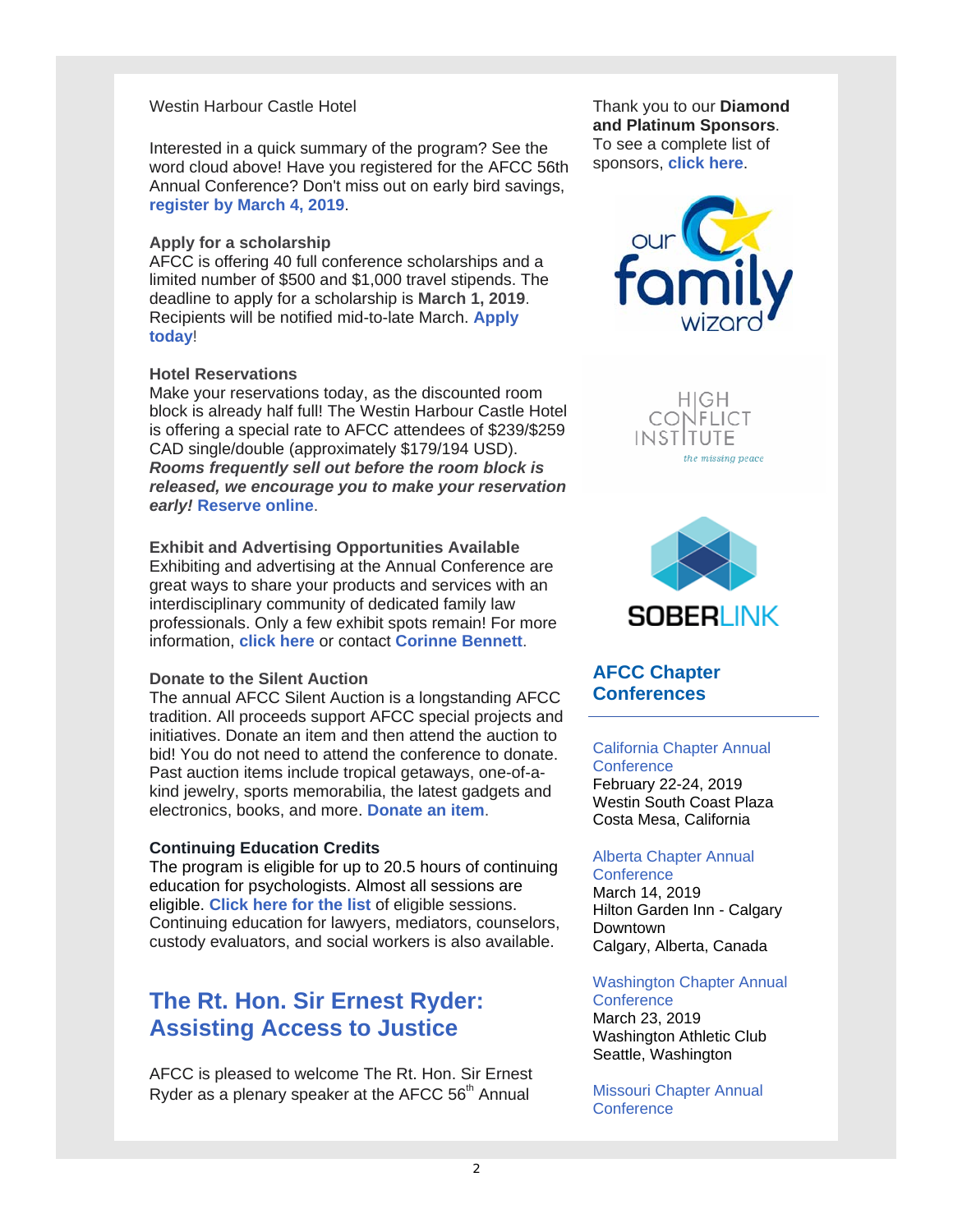Conference in Toronto, May 29-June 1, 2019. Justice Ryder will join Chief Justice Diana Bryant (Ret.), Senior Family Court Judge George Czutrin, and AFCC President Hon. Dianna Gould-Saltman addressing *The Future of Family Justice: An International Perspective*. Justice Ryder was called to the Bar in 1981, was appointed Queen's Counsel in 1997 and became a Deputy High Court Judge in 2001. Appointed a High Court judge in 2004, receiving the customary knighthood, and assigned to the Family Division, he was promoted to Lord Justice of Appeal in 2013 and then sworn of the Privy Council. Justice Ryder was appointed as a Trustee of the Nuffield foundation in 2014 and as Senior President of Tribunals, United Kingdom, in 2015, and Lord Justice of Appeal, England and Wales. **Watch Justice Ryder's speech on Assisting Access to Justice here**.

### *Ask the Experts* **What if Neither Parent is "Good Enough?" – A Judicial Perspective**

*Hon. Dianna Gould-Saltman*

The AFCC eNEWS is pleased to share this classic Ask the Experts column from current AFCC President, Hon. Dianna Gould-Saltman.

In family court we often hear mental health experts express parenting competency in terms of whether a parent is "good enough." The concept of a "good enough" parent (initially a "good enough" mother) was theorized by psychologist D.W. Winnicott in 1953, addressing a mother attuned to her child and addressing developmental milestones along the way which both protect the child adequately but allow the child to explore her world appropriately. Psychologist Sandra Scarr defines it as, "the parent who cares for his or her children in any way that is adequate for proper **development**," and this is the definition I think adequately and simply defines the term for my purposes.

#### Read More

March 28-29, 2019 St. Louis Zoo St. Louis, Missouri

#### Massachusetts Chapter

Annual Conference March 29, 2019 Regis College Weston, Massachusetts

#### Texas Chapter Annual

**Conference** March 29-30, 2019 Hyatt Place The Woodlands, Texas

#### Ohio Chapter Annual

**Conference** April 3, 2019 Quest Conference Center Columbus, Ohio

#### Colorado Chapter Annual

**Conference** April 26, 2019 Craig Hall, University of **Denver** Denver, Colorado

#### Australia Chapter Annual **Conference**

August 15-17, 2019 International Convention Centre ICC Sydney Sydney, Australia

#### Florida Chapter Annual **Conference**

September 26-27, 2019 The Florida Hotel & Conference Center at the Florida Mall Orlando, Florida

### **AFCC Resource of the Month**

Unbundling Legal Services: A Guide for Lawyers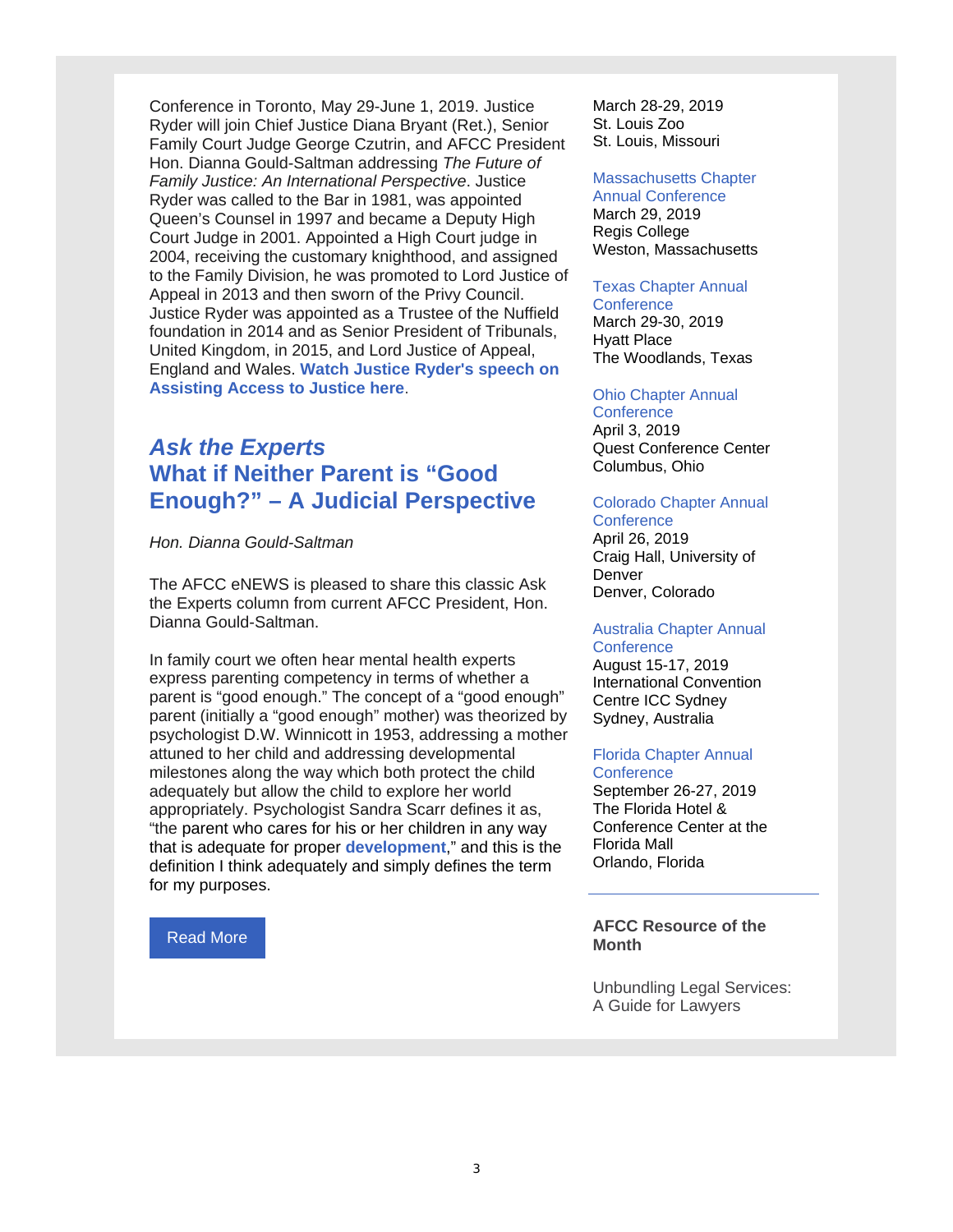

### **AFCC Fall Conference Call for Proposals**



*Integrating Research into Practice and Policy: The Impact on Families and Children* October 31-November 2, 2019 Omni William Penn Hotel Pittsburgh, Pennsylvania

The AFCC Conference Committee is seeking proposals for 90-minute workshop sessions. Share your work with the interdisciplinary community of family law professionals who attend AFCC conferences. Proposals must be received using the online form by May 13, 2019. The program brochure and online registration will be available August 2019.

See more AFCC resources on the **Resources page** of the AFCC website

Call for Proposals

# **March Training Programs**

Register for AFCC's March training programs, in collaboration with Loyola University Chicago School of Law Civitas ChildLaw Center. Each program is eligible for up to 12 hours of continuing education.

**Advanced Training in Personality Disorders in Legal Disputes: Understanding, Managing, Treating, and Setting Limits** William A. Eddy, LCSW, Esq. March 4-5, 2019

**Parenting Coordination: Fundamentals, Concepts, and Interventions in Parenting Coordination** Debra K. Carter, PhD March 6-7, 2019

More Information and Registration

# **AFCC Annual Appeal and Scholarship Fund**

AFCC is offering 40 scholarships for the 56th Annual Conference, May 29-June 1, 2019, in Toronto. Would you consider helping your colleagues attend AFCC conferences by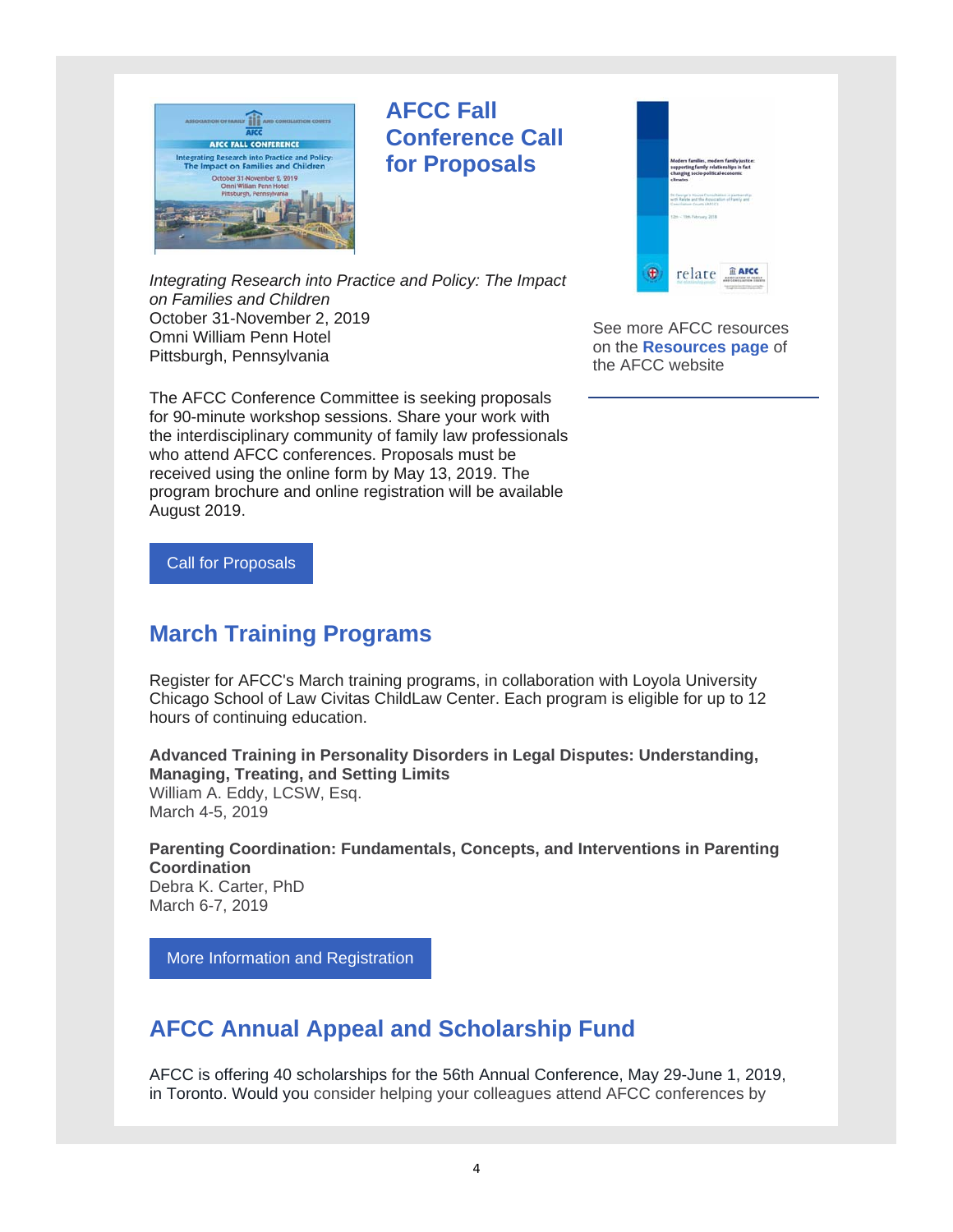making a donation to the AFCC Scholarship Fund? AFCC scholarship recipients increase our diversity by bringing professionals from different backgrounds, representing the many disciplines encompassed by who we are as an organization. **Will you contribute to allow a hard-working professional attend an AFCC conference? Thank you to those who have already donated!** 

Donate Today

# **Where in the World is AFCC?**

*#AFCCHats #whereintheworldisAFCC?*





Gerri Wong in Zihuatenejo, Mexico Rebecca Stahl in Estes Park, Colorado

#AFCCHats are everywhere! Follow along on **Facebook** to see the submissions. Want to join in? Show your AFCC pride by taking a picture with your AFCC hat in your hometown, while you're out on vacation, or at work. Email the photo with the location to **Corinne Bennett** and we will feature it on the **AFCC Facebook page**. To sweeten the deal, an award for the best picture will be presented at the annual conference in Toronto!



# **AFCC Webinar Corner**

Did you know AFCC members may access webinar recordings for free? Visit the **Member Center of the AFCC website** to start watching. Not a member? **Click here** to join today!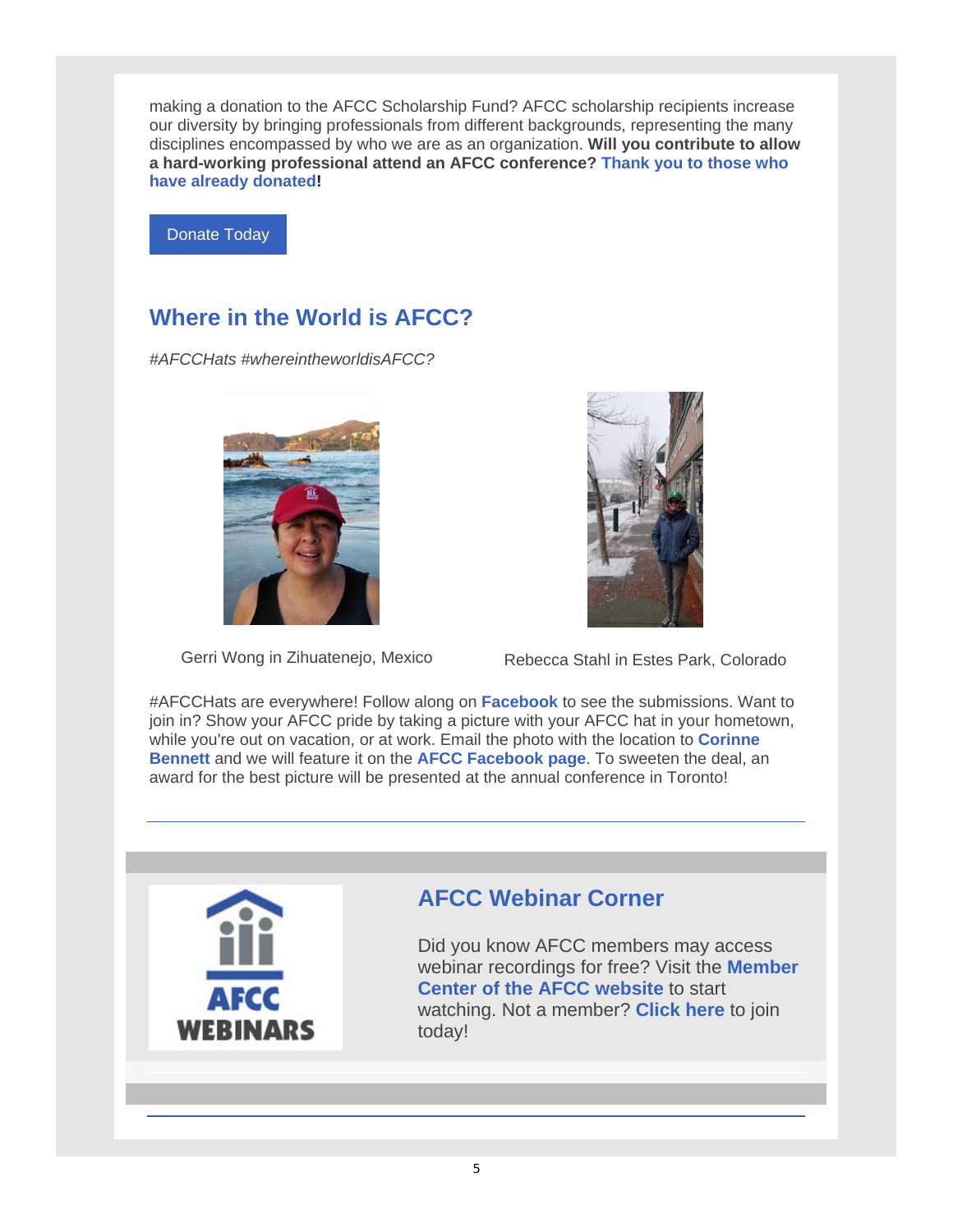### **Member News**

**AFCC members Barbara A. Babb and Judith D. Moran** recently co-authored a new book titled *Caring for Families in Court: An Essential Approach to Family Justice*, and it is published by Routledge. The authors propose an approach that envisions the family court as a "care center," by blending existing theories surrounding court reform in family law with an ethic of care and narrative practice. If you are interested in learning more about the book, please **click here**.

**AFCC member Jennifer McIntosh, PhD, Melbourne, Australia**, has become a Member of the Order of Australia. This prestigious honor acknowledges her significant contributions to translational research and the development of interventions, beginning in 1986 at the Children's Protection Society. Dr. McIntosh has designed interventions to support children subject to attachment trauma and loss, particularly examining the effects of parental deprivation, conflict, violence and family separation in early childhood.

**AFCC member Steven Wolhandler** just published a new book titled *Protecting Yourself from Emotional Predators: Neutralize the Users, Abusers and Manipulators Hidden Among Us.* It offers a new paradigm for understanding the difficult people so often involved with the family courts (aka personality disordered, narcissists, sociopaths, toxic personalities, malignant personalities, etc.) and practical steps and strategies for dealing with them. **Click here** for more information.

### **Chapter News**



**Meet Norma Izzo**, President of the Arizona Chapter

### **Nominate a Colleague for an AFCC Award**

AFCC awards acknowledge many important contributions made by individuals and organizations to enhance the lives of children and families involved in family courts. Your nominations help recognize these accomplishments.

Nominations for the following awards, to be presented at the AFCC Annual Conference in Toronto, will be accepted online through March 11, 2019:

• John E. VanDuzer Distinguished Service Award recognizes outstanding contributions and/or achievements by AFCC members.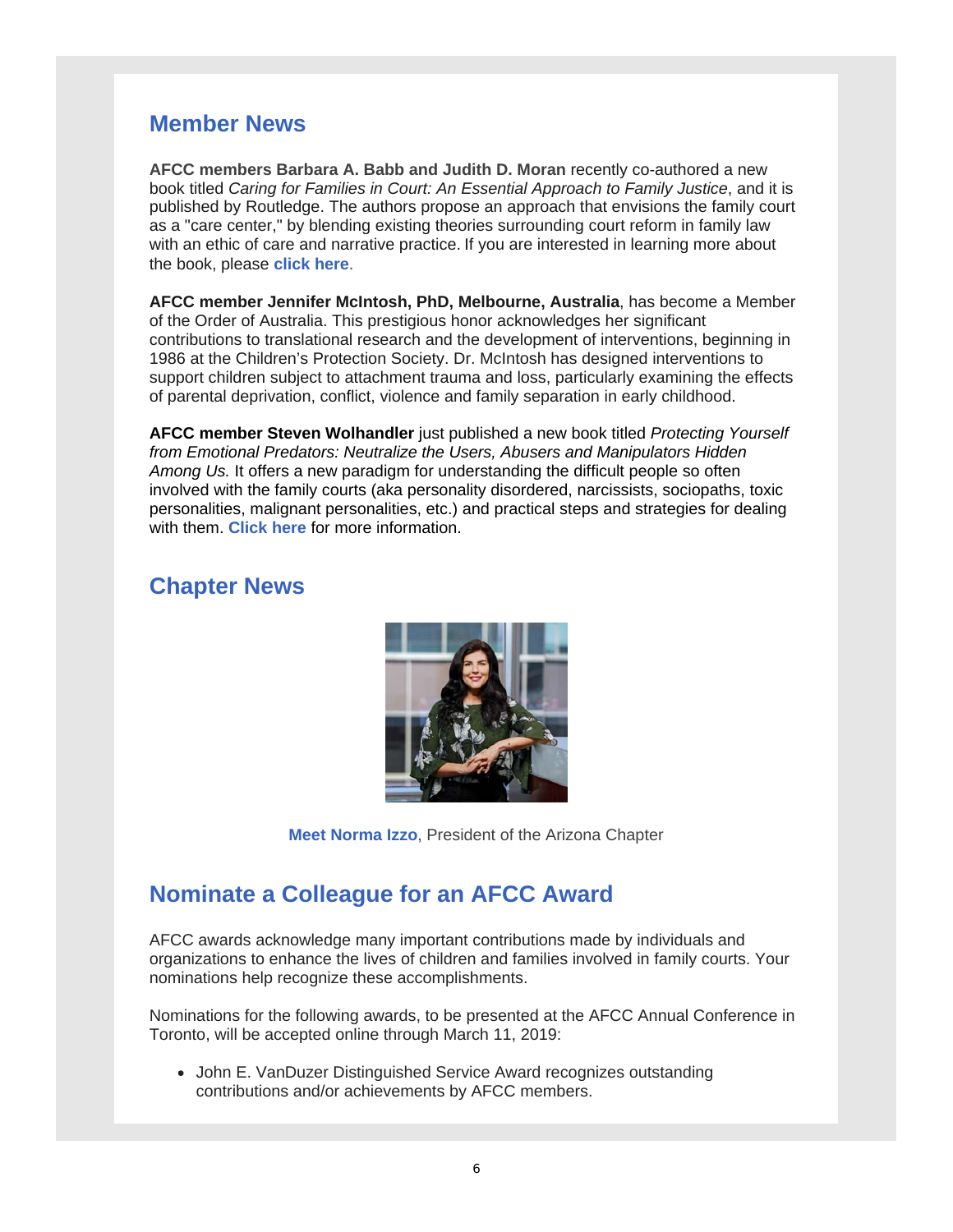- Stanley Cohen Research Award, sponsored by the Oregon Family Institute, recognizes outstanding research and/or research achievements in the field of family.
- Irwin Cantor Innovative Program Award recognizes innovation in court-connected or court-related programs created by AFCC members.

**Submit a nomination online, see past recipients, learn more about the awards and criteria.**

### **AFCC eNEWS**

The AFCC eNEWS is the monthly e-newsletter of the Association of Family and Conciliation Courts. The eNEWS provides up-to-date information for professionals including practice tips, case law and research updates, international news and the latest initiatives in family law and conflict resolution. The AFCC eNEWS is free and you do not need to be a member of AFCC to subscribe. **Subscribe here**. AFCC members are free to share eNEWS content.

**EDITOR:** Leslye Hunter

**ASSOCIATE EDITOR:** Corinne Bennett



Association of Family and Conciliation Courts (AFCC) | 6525 Grand Teton Plaza, Madison, WI 53719

Unsubscribe cbennett@afccnet.org

Update Profile | About our service provider

Sent by afcc@afccnet.org in collaboration with



Try it free today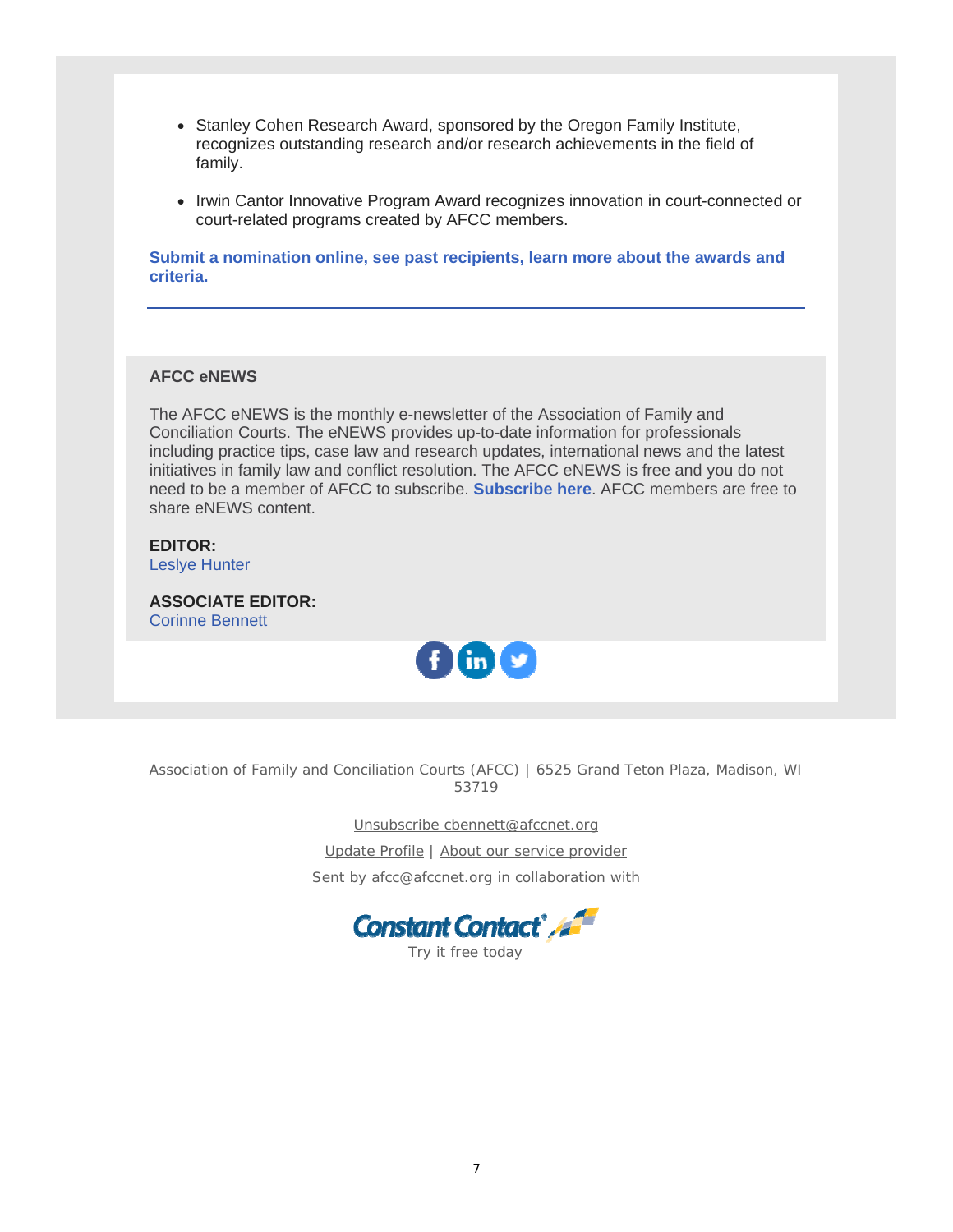

VOL. 14 NO. 2 FEBRUARY 2019

### **Ask the Experts: What if Neither Parent is "Good Enough?" – A Judicial Perspective** *Honorable Dianna Gould-Saltman*

In family court we often hear mental health experts express parenting competency in terms of whether a parent is "good enough." The concept of a "good enough" parent (initially a "good enough" mother) was theorized by psychologist D.W. Winnicott in 1953, addressing a mother attuned to her child and addressing developmental milestones along the way which both protect the child adequately but allow the child to explore her world appropriately. Psychologist Sandra Scarr defines it as, "the parent who cares for his or her children in any way that is adequate for proper [development,](http://psychologydictionary.org/development/)" and this is the definition I think adequately and simply defines the term for my purposes.

Adequate parents feed, clothe, and shelter their children in a way that allows the child to feel comfortable and secure. Adequate parents get children to and from school on time, appropriately care for children when they are ill, and inquire about things they need to know when confronted with parenting situations they don't understand.

Family courts would like all parents to be exemplary: treating the other parent with respect, supporting the child's relationship with the other parent, getting the child the best possible education and healthcare, encouraging and supporting the child's unique talents. This, however, is not the standard by which family courts can determine whether parents may raise their children.

There are, of course, gray areas of parenting. Is a parent who provides food, clothing, and shelter to a child but no affection "adequate?" Is a parent who is loving to a child but won't get the child to school on time "adequate?" Is an otherwise loving parent who regularly denigrates the other parent to the child "adequate?" In these gray areas the family court has some ability to affect change by ordering such things as parent education, co-parenting counseling, or modifying the amount of time a parent is exposed to the child.

There are cases in which each parent has such parenting deficits that neither parent is "good enough" to appropriately raise the child. There are certainly cases in which both parents have the same deficit; for example, both are addicted to drugs or alcohol. There are many cases in which each parent falls below the standard for "good enough" parent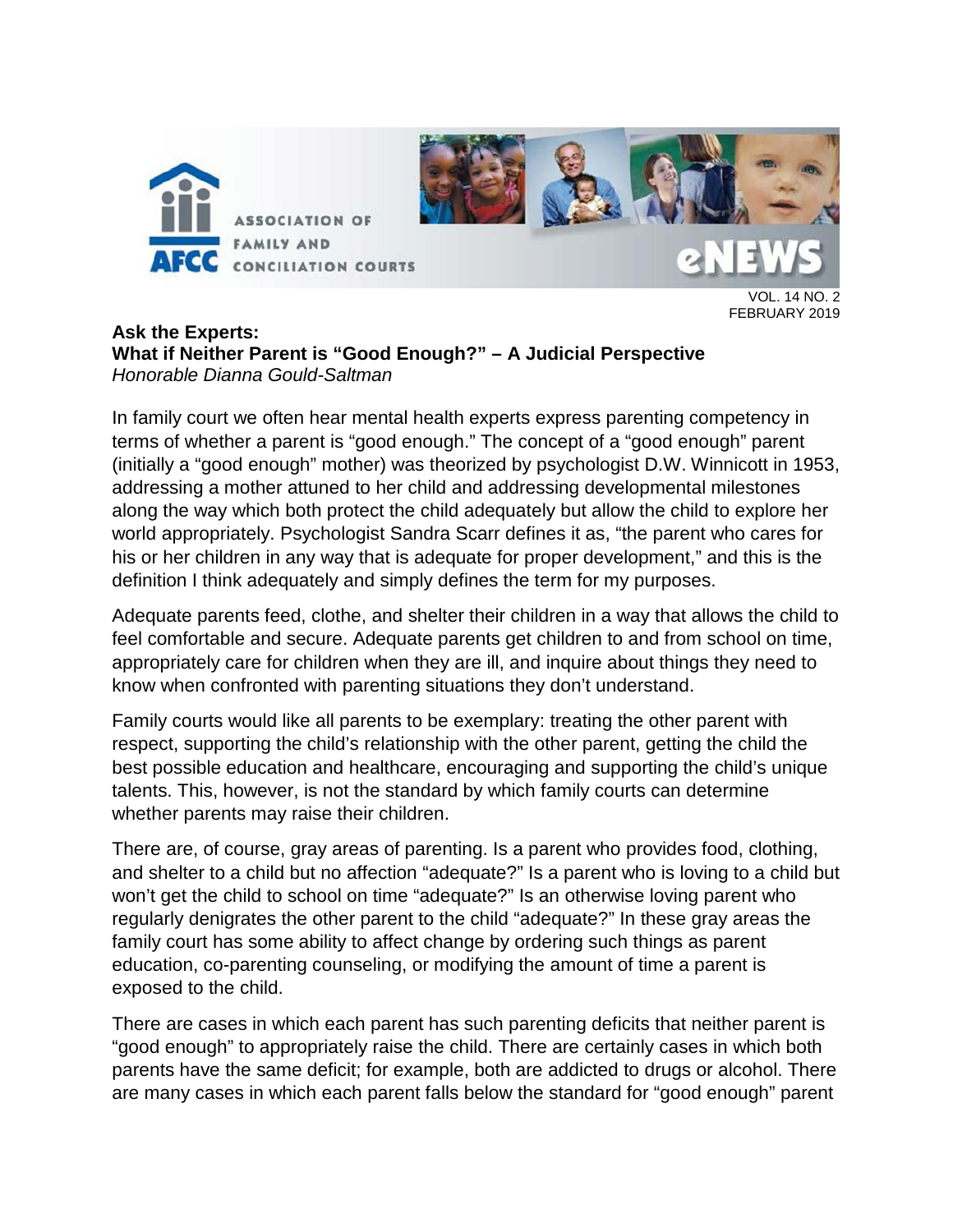in different ways. One may be drug addicted while the other parent is unwilling and unable to get the child to school most days. One parent may have minimum and sporadic contact with the child while the other parent has become physically abusive to the child. In these cases, alternatives to awarding physical custody to a parent might need to be explored.

In most jurisdictions, the court is compelled to award custody to one or both parents except upon a fairly strong showing that awarding custody to either parent would be detrimental to the child. The standard between good enough parents may be "best interest" but the standard is much greater to award custody to a third party. It is also the policy of the courts to try to find a way to award custody to one or both parents, which may mean expending resources to give those parents the tools to become "good enough."

When there is sufficient evidence that one or both parents is not "good enough," the court does well to use some guidelines to explore options:

### **1. Is the deficit one which affects parenting?**

Frequently, one side raises issues about the character of the other parent which may be problematic in a general sense but may not affect parenting, *per se*. Not uncommonly, a partner's infidelity is raised as a reason to forbid parenting time. This may be a good example of being a bad spouse, but not necessarily a bad parent. Likewise, a parent who has a history of seeing a therapist or taking psychotropic medication may be raised to show that the parent doesn't have the mental stability to adequately care for a child. In fact, recognition of the need for mental health treatment and consistent compliance with a doctor's prescriptions and recommendations may be an example of why this parent is actually a good parent. Denial of mental health issues and non-compliance with prescriptions could be a much greater problem.

If the issue is drug or alcohol problems, untreated or unaddressed mental health issues, or issues which directly affect the child (failure to have illnesses treated, to get the child to school, oversee schoolwork, etc.), these are deficits which are likely to affect parenting.

### **2. Is the deficit remediable?**

When the deficit comes from a lack of knowledge, it may be remediable. If the issue is adequate treatment of a child's chronic illness, a parent can learn how to treat that. If the issue is failure to adequately care for a child, parenting classes may address that. Drug and alcohol issues can be treated. There are some deficits which may not be remediable. If a parent is unwilling to acknowledge and address drug or alcohol issues (assuming sufficient evidence of the problem has been presented to the court), that's not remediable for now. If a parent has been designated a mentally disordered sex offender, that may not ever be able to be adequately addressed. Although it does not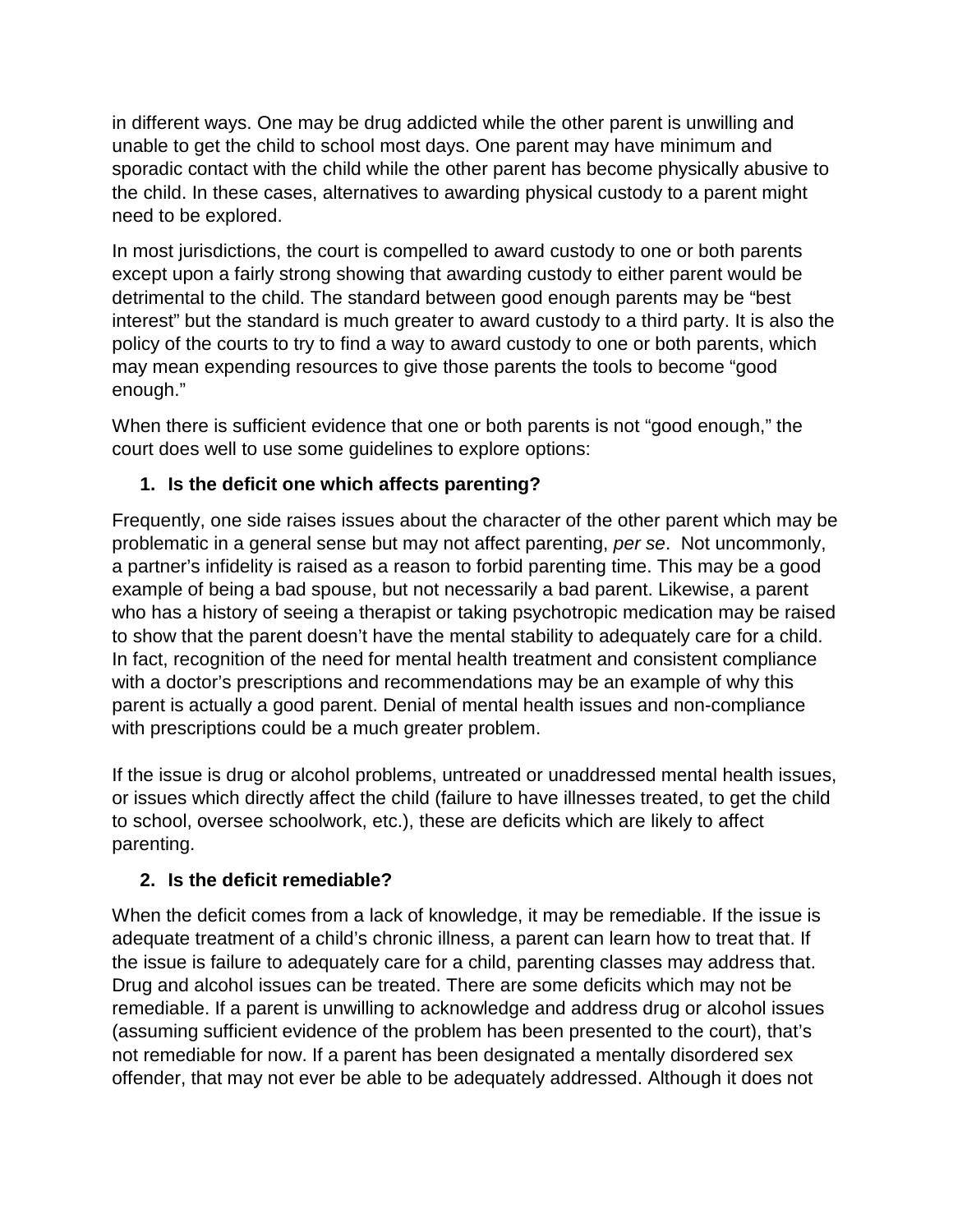preclude supervised visitation, custody being awarded to that parent would be most unusual.

### **3. If the deficit is remediable, are there resources available?**

Notwithstanding assumptions to the contrary, the family court does not have a wide variety of resources available nor the broad ability to compel remedial action except in a coercive sense. By way of example, in California a family court may order outpatient counseling only upon certain findings and only for the purpose of improving communication between various members of the family. There is no law authorizing a family court to compel anyone to engage in individual counseling.

Upon a finding of domestic violence, the family court has the ability to order batterer's intervention or anger management, but limited power to order anything else.

The family court certainly has the ability to condition a parent's visitation to participation in something designed to better parenting (e.g. Alcoholics Anonymous, Narcotics Anonymous, individual therapy) and the family court has the power to turn the parties' agreement to participate in such programs into a court order once there is a stipulation.

Sometimes, even when some resources exist, there is no ability to access them. If courts have certain programs for parents but there is a long waiting list to participate, the effect is the same as if the resource doesn't exist. Likewise, where there is an abundance of programs outside the court system to address certain deficits but there is neither insurance nor funds to pay for it, those resources are not available for that family at this time. In the case where both parents are found to have deficits so significant that neither parent is "good enough," allocation of limited funds may need to be directed to one resource before it is directed to another, based on what is most essential to safeguard the needs of the child.

### **4. What are the options if neither parent can adequately care for the child?**

Where there is not at least one "good enough" parent, and one or both parents cannot become "good enough" immediately, a family court must consider alternatives. The family court may have a limited ability to award custody to a non-parent. This is generally only when a third party non-parent has acted in place of the parents for a significant period of time and enjoys a parent-like relationship with the child or children.

More commonly, the case must be referred to another court. If there are other relatives who can care for the child either temporarily or permanently, the probate court may be the best place to refer the case for a guardianship. In cases where there is no immediate relative placement for the child and the child is in danger of abuse or neglect, it may be necessary to refer the case to dependency court through the Department of Children and Family Services (Child Protective Services). Once in dependency court, the State becomes a party to the action and resources not generally available to the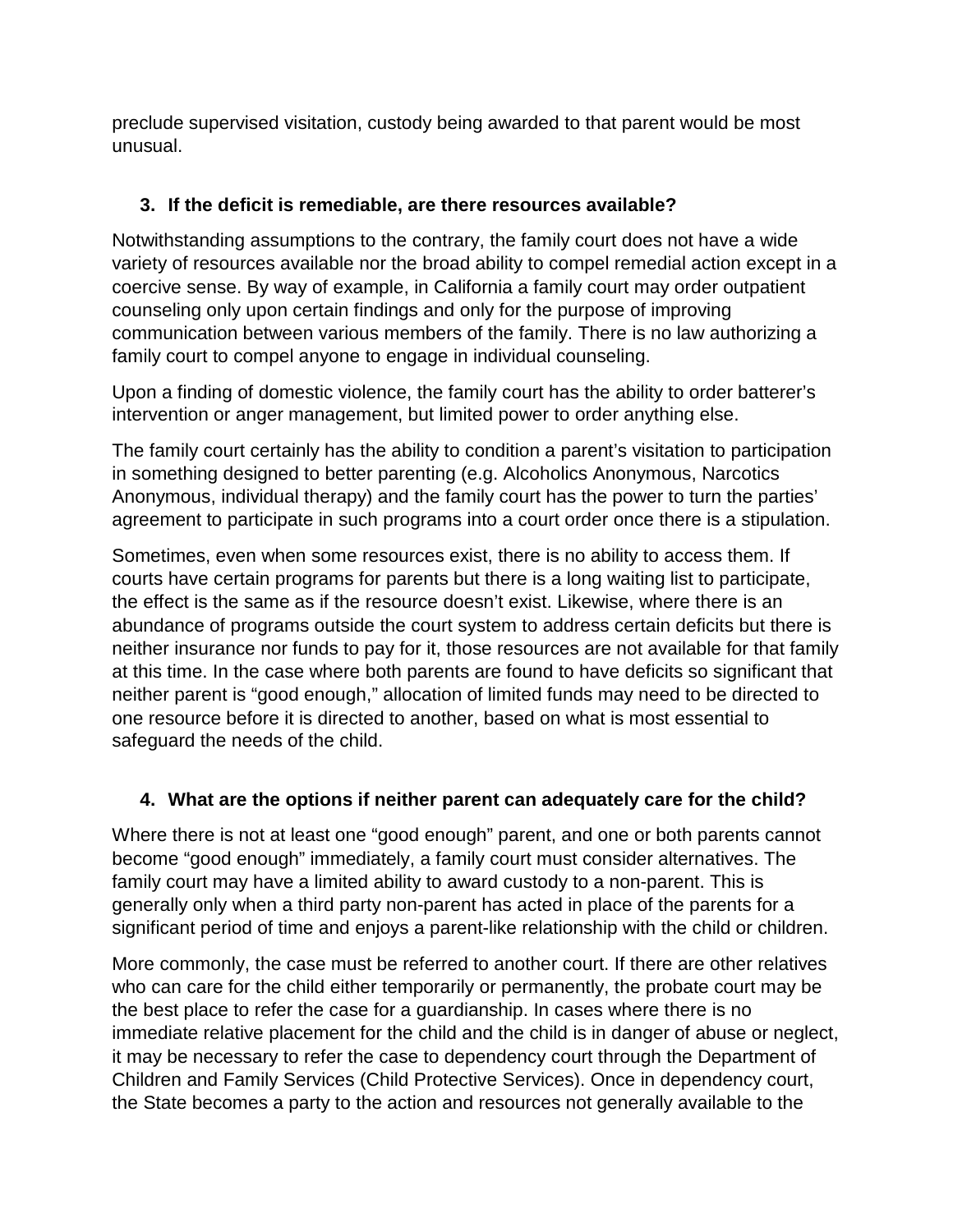family court may be available for the family. When DCFS/CPS becomes involved, there may also be greater oversight for the family, something which is not available in family court.

There is a general concern that referral to dependency court creates a much greater intrusion into the life of a family than does family court. From the perspective of a family court judge, this is a determination for DCFS/CPS and the dependency court to make. If either feel that the situation does not rise to the level that dependency court should retain jurisdiction, it will not. If it does, then the intrusion in the family has been deemed necessary to protect the safety of the child and resources will be offered to parents, which are not otherwise available, to improve the life of that child. This is an intrusion which has been deemed worth its cost.

*Honorable Dianna Gould-Saltman is a California Superior Court Judge for Los Angeles County. Appointed in 2010, she sits in a family law department in Compton, California. Prior to her appointment Judge Gould-Saltman was a Certified Family Law Specialist (the State Bar of California Board of Legal Specialization) and remains a Judicial Fellow of the American and International Academies of Matrimonial Lawyers. In 2013, she was selected Family Law Judge of the Year by the Pasadena Bar Association Family Law Section and in 2014, was selected Family Law Judge of the Year for Los Angeles County by the Southern California Chapter of the American Academy of Matrimonial Lawyers. She has presented on family law issues to a variety of attorney and mental health organizations as well as California Bernard Witkin Judge's College, Los Angeles Superior Court Family Court Judges, and California Judicial Council's Center for Judicial Education and Research.*